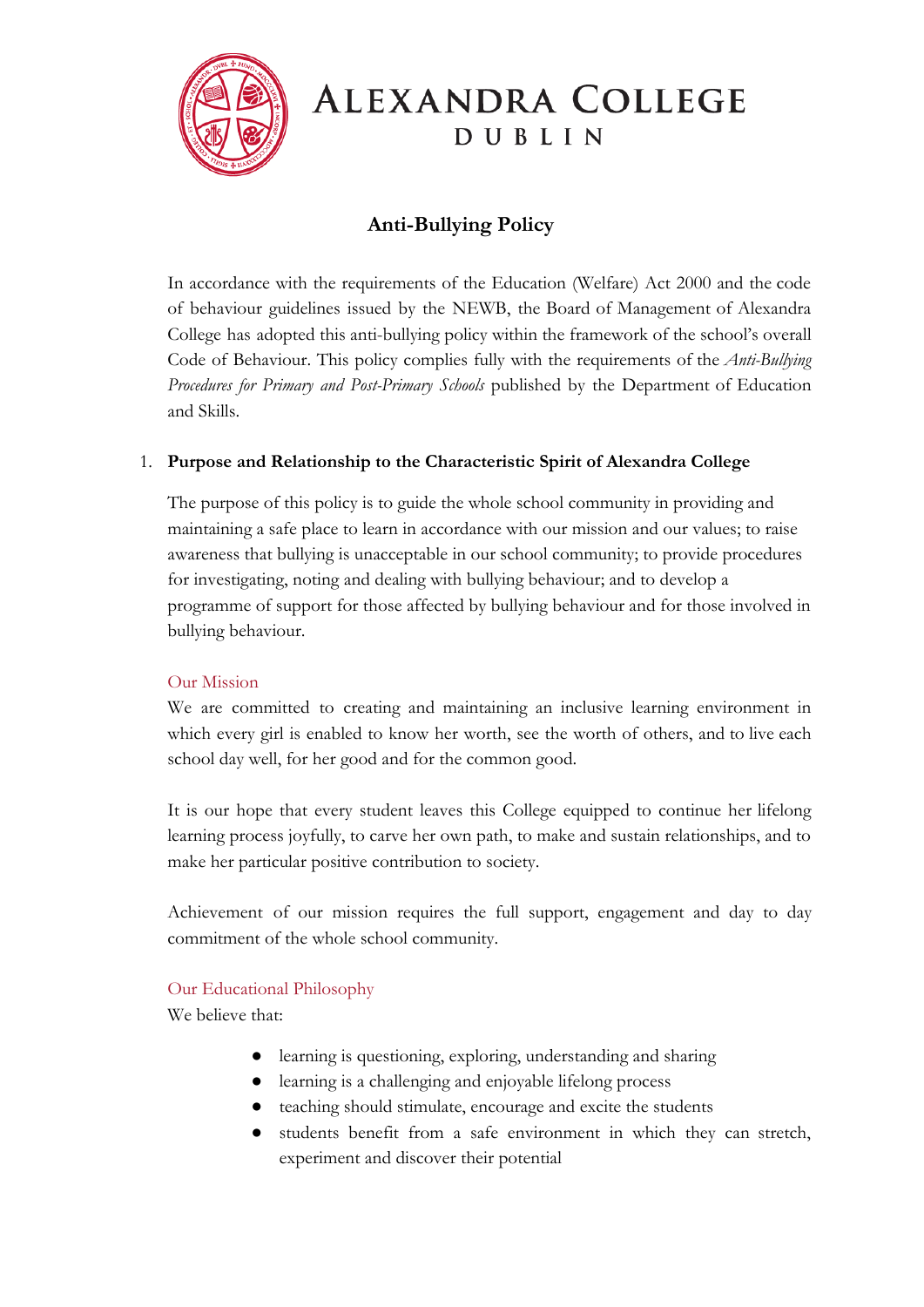We reflect consistently on how we educate and learn so that we facilitate and inspire engaged learners and citizens.

#### Our Values

Our core values are a daily commitment to a way of being in the world. Together, they provide a framework to help us to think clearly, behave positively, reach sound decisions, be well, and contribute to the development and wellness of others.

We are committed to:

Independent Thinking: We teach our students to know themselves; how to think freely, critically and purposefully; to reason respectfully.

Respect: We respect ourselves, each other and our environment. We acknowledge the perspective, development and contribution of every individual and work together to benefit personal growth and the common good. We create an atmosphere and community of respect, understanding, non-judgmental challenge and encouragement.

Responsibility: We are responsible for ourselves and to society. We encourage our students to create and to take leadership opportunities, to act purposefully with conscience.

Diversity: We value the identity, heritage and culture of every student. We acknowledge and celebrate interconnectivity and the value and challenge of difference.

- 2. **Scope:** This policy applies to all students in Alexandra College.
- 3. The Board of Management recognises the very serious nature of bullying and the negative impact that it can have on the lives of students. The Board of Management is fully committed to our mission and values and to these key principles of best practice to prevent and deal with bullying behaviour:
	- Promote a positive school culture and climate which:
		- is welcoming of difference and diversity and is based on inclusivity;
		- promotes mutually respectful relationships across the school community; and
		- encourages students to disclose and discuss incidents of bullying behaviour in a safe, non threatening environment;
	- Develop a school-wide approach and a shared understanding across the whole school community of what bullying is and of its impact;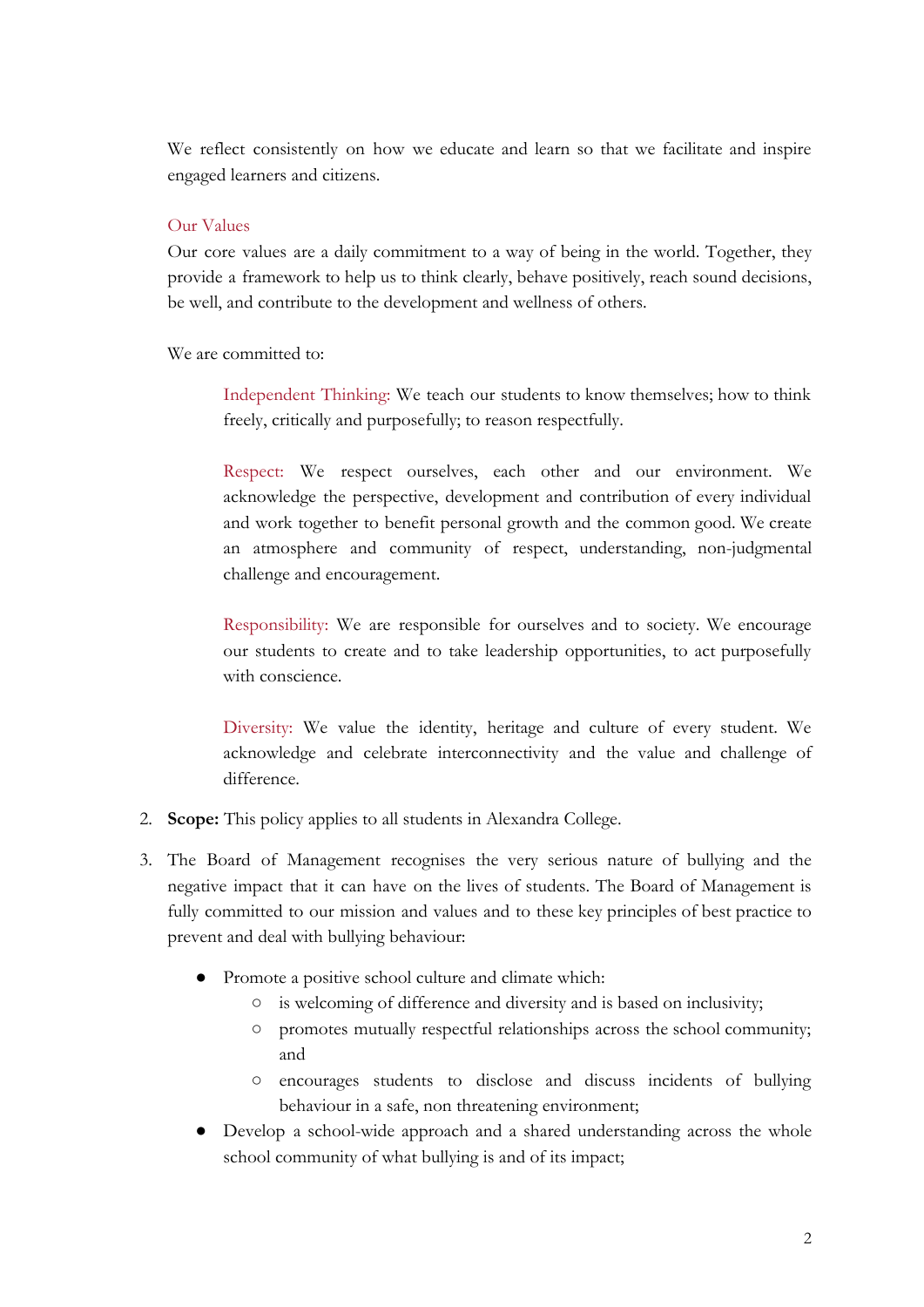- Support effective leadership;
- Implement education and prevention strategies and awareness raising measures that:
	- build empathy, respect, responsibility and resilience in students;
	- provide effective supervision and monitoring of students;
	- provide supports for staff;
- Consistently record, investigate and follow up alleged bullying behaviour; and
- Evaluate the effectiveness of the anti-bullying policy regularly.
- 4. **Definition:** The 2013 guidelines on *Anti-Bullying Procedures for Primary and Post-Primary Schools* define bullying as:

Bullying is unwanted negative behaviour, verbal, psychological or physical conducted by an individual or group against another person (or persons) and which is repeated over time.

There are many different forms of bullying. No list is exhaustive. The Department of Education and Skills has outlined some examples of the types of behaviour included in the definition of bullying:

- deliberate exclusion, malicious gossip, spreading rumours and other forms of relational bullying;
- cyber-bullying;
- identity-based bullying such as homophobic bullying, racist bullying, bullying based on a person's membership of the Traveller Community and bullying of those with disabilities or special educational needs;
- physical aggression;
- intimidation including hostile silence, body language which conveys aggression and/or dislike, and using the voice as a weapon;
- persistent name calling which hurts, insults or humiliates;
- damage to property;
- extortion;
- placing a once-off offensive or hurtful public message, image or statement on a social network site or other public forum where that message, image or statement can be viewed, shared and/or repeated by other people.

Isolated or once-off incidents of intentional negative behaviour, including a once-off offensive or hurtful private message which cannot be shared other than by the recipient, do not fall within the definition of bullying and will be dealt with, as appropriate, in accordance with the school's code of behaviour and disciplinary procedure.

Additional information on different types of bullying is set out in Section 2 of the *Anti-Bullying Procedures for Primary and Post-Primary Schools*.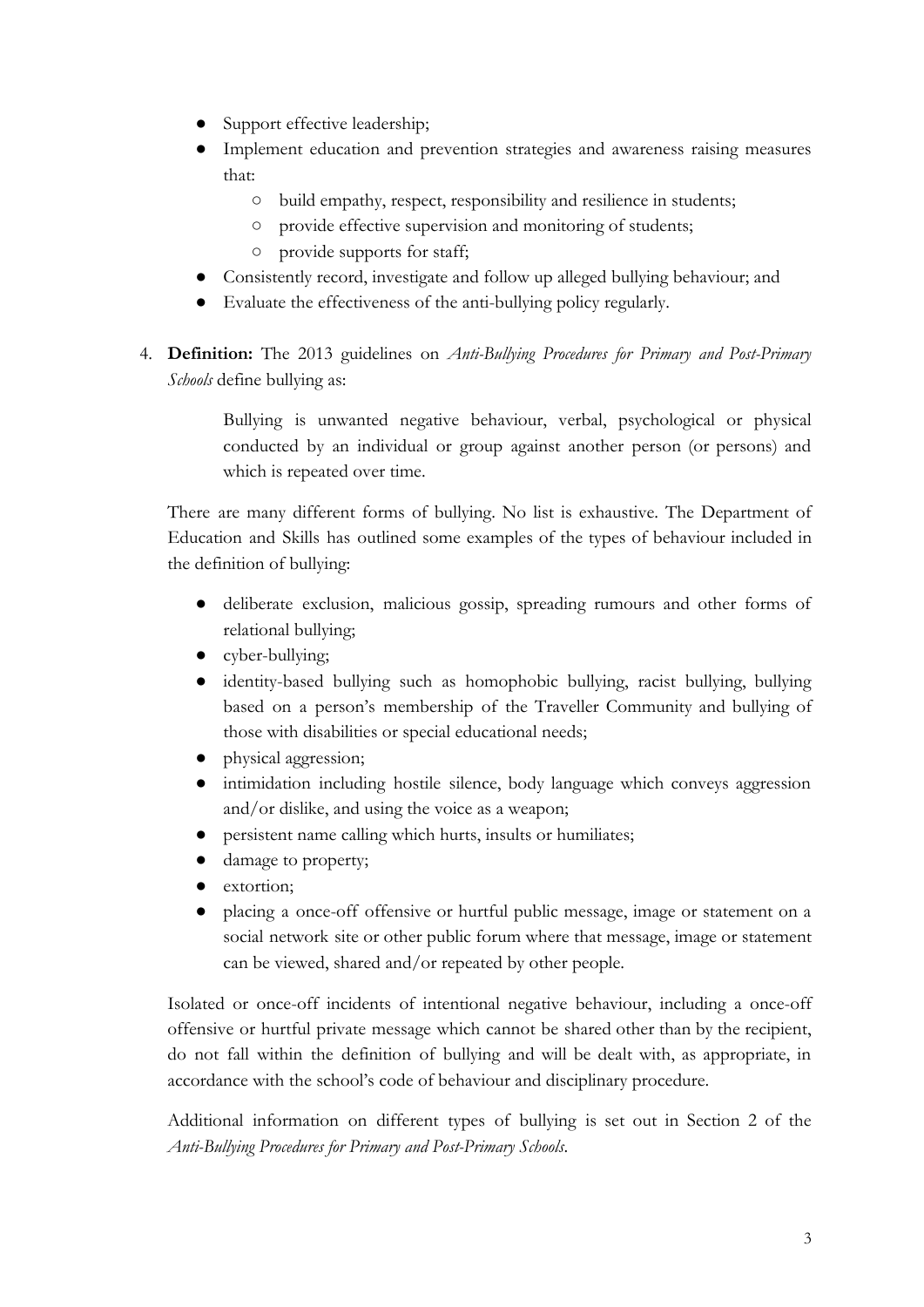#### 5. **Prevention of Harassment**

Harassment is any form of unwanted conduct related to any of the nine grounds specified: gender including transgender, civil status, family status, sexual orientation, religion, age, disability, race and membership of the Traveller community. The Board of Management confirms that the school will, in accordance with its obligations under equality legislation, take all such steps that are reasonably practicable to prevent the sexual harassment or the harassment of students or staff.

#### 6. **Education & Prevention Strategies**

The College will use these strategies to raise awareness; develop a shared understanding of what bullying is and its impact; and prevent bullying and harassment.

● All members of the school community will explicitly model what respectful language and respectful behaviour looks like, acts like, sounds like, and feels like in class, around and beyond the school.

#### **With Students:**

- In SPHE and tutorial class discuss:
	- i. demonstrate and celebrate how Alex Values can be lived day to day to create a safe, inclusive, positive school culture;
	- ii. discuss what bullying is, its indicators and impact;
	- iii. discuss triggers of behaviour and/or language which is othering, discriminatory, derogatory, belittling;
	- iv. discuss cyber-bullying and identity-based bullying and its impact.
- At assembly:
	- i. address students on bullying, its intended or unintended impact and each student's responsibility to create and maintain a safe place to learn for themselves and for others
	- ii. encourage students to present assemblies on prevention of bullying and creation of a safe place to learn.
- Use drama, role play, music and team sport to teach empathy, camaraderie and assertiveness.
- Highlight, bring notice to and praise behaviour that demonstrates respect for other members of the school community in ordinary everyday interactions.
- Display models and messages of respect in classrooms, in assembly areas and around the school. Involve students in the design of these messages.
- Bring students' attention to behaviour and/or language which is intentionally or unintentionally othering, discriminatory, derogatory or belittling. Explicitly explain that bullying is a serious issue which will not be tolerated and it cannot be explained as "joking" or "being funny".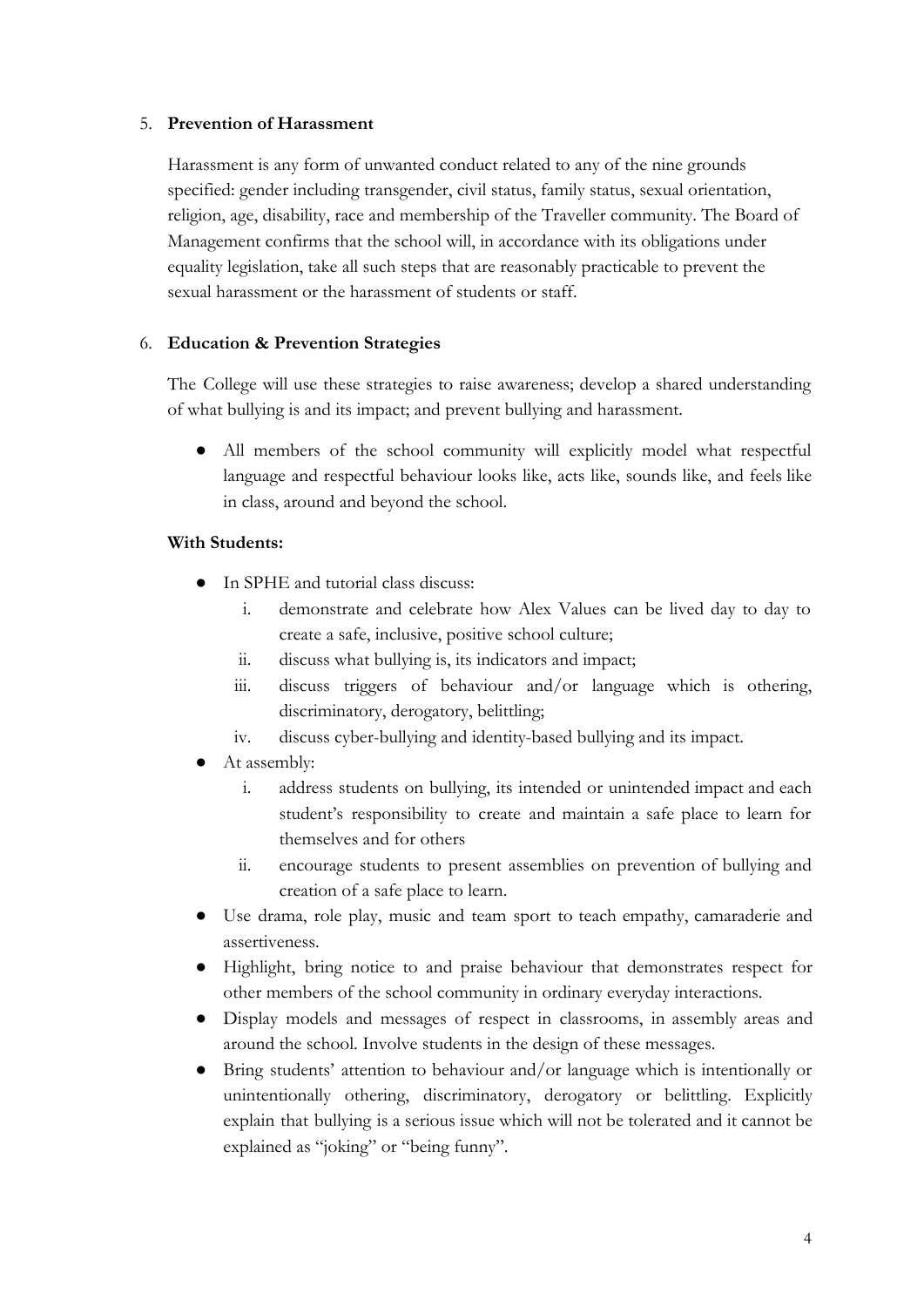- Ask students to help staff identify triggers, "hot spots" and "hot times" for bullying in the school, if any.
- Explicitly teach students about the appropriate and responsible use of social media. Display our e-Learning rules publicly in relevant areas of the College.
- Focus on positive digital citizenship in all classes where iPads are used and in e-Learning classes in particular.
- Advise that the history of sites visited on school ICT equipment can be monitored by the school and perpetrators of bullying can be identified.
- Highlight and explicitly teach school rules in student friendly language in the classroom and in common areas. Positively encourage students to comply with the school rules. Follow up and follow through with students who ignore the rules.
- Support the engagement of the Student Council.
- Encourage students to tell their parents, teachers or a trusted adult if they are concerned about either themselves or someone else experiencing bullying.

## **With Parents:**

- Actively involve ACA in awareness raising campaigns.
- Actively promote the right of every member of the school community to be safe and secure in school and the responsibility of every member of the school community to respect the rights and freedoms of others.
- Promote attendance at Parents' Evenings where the topic of bullying/cyber bullying is being addressed.
- Provide information to parents advising of strategies and websites that deal with the matter and recommend reading to promote knowledge and strategies for dealing with bullying.

## **With Staff:**

- Foster a culture of open communication among students and teachers where concerns can be addressed.
- Provide inservice training for staff to promote intervention strategies and to review and revise our policy and approach.
- All staff will consistently:
	- i. "Catch students being good", notice and acknowledge desired respectful behaviour by providing positive attention;
	- ii. tackle the use of discriminatory and derogatory language in the school this includes homophobic and racist language and language that is belittling of students with a disability or SEN.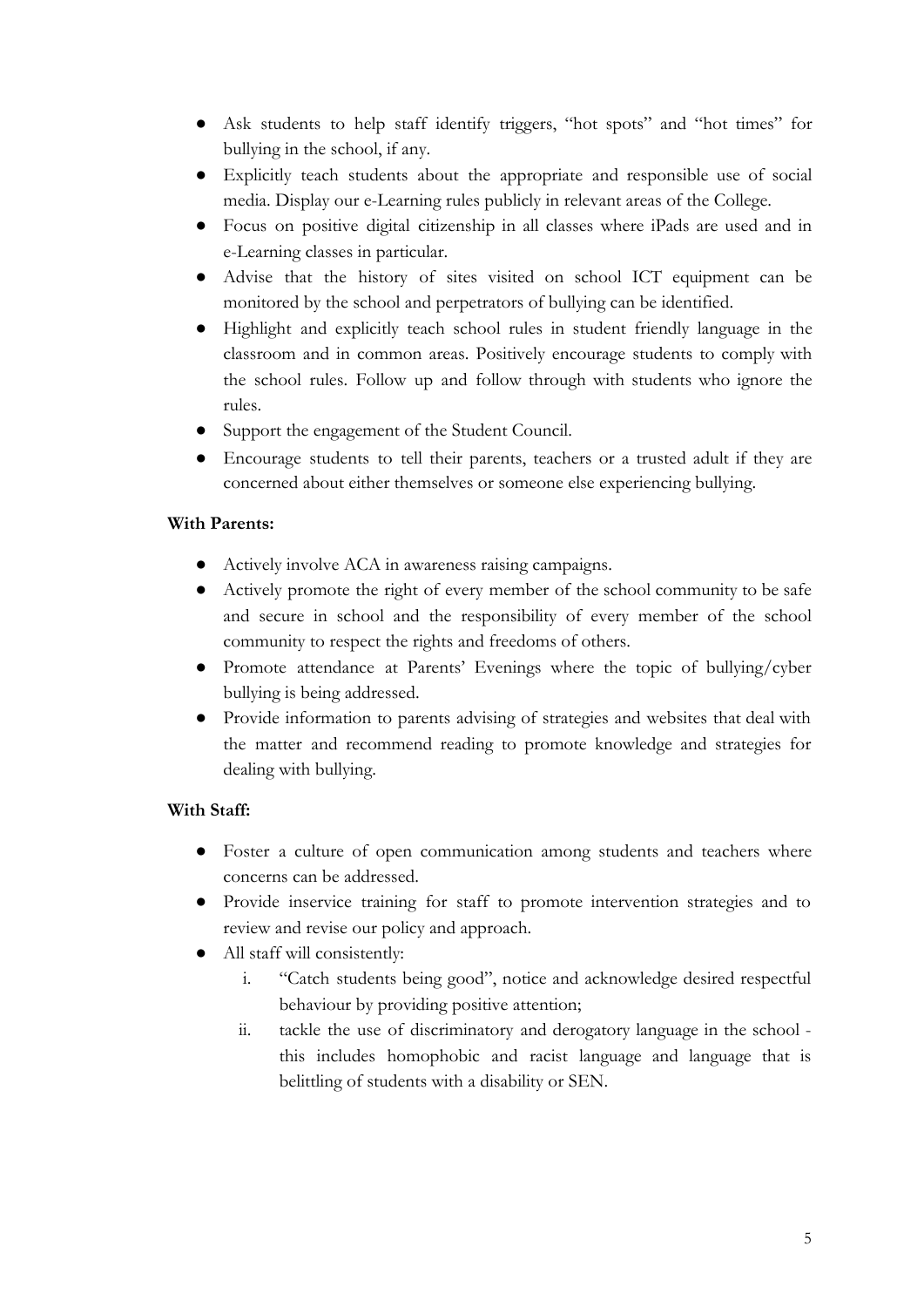## 7. **How Alexandra College will Investigate, Record and Deal With Alleged Bullying**

- The focus of our procedures for investigation, recording and dealing with alleged or suspected bullying is to resolve issues and in so far as practicable to resolve the relationships of the relevant students.
- The relevant teacher(s) for investigating and dealing with bullying are in ascending order:
	- Form Tutors Year Heads Deputy Principal Principal
- Any staff member who observes or is told about an incident of alleged or suspected bullying will inform the Form Tutor of the student(s) concerned.
- Any student who observes or is involved in an incident of alleged or suspected bullying will inform the Form Tutor of the student(s) concerned or a parent or another member of the school staff who will inform the relevant Form Tutor, Year Head, Deputy Principal or Principal as appropriate. The school will thank the student and let the student know that the matter is being dealt with.

## **Step 1:**

- All reports, including anonymous reports of bullying will be investigated and dealt with by the relevant teacher. The relevant teacher will investigate the incident with respect for the privacy of all.
- The relevant teacher has discretion to take steps to resolve the incident smoothly and quickly. It is acknowledged that no one intervention works in all situations.

## **Step 2**:

- If the incident has not been adequately resolved within 20 days, the Form Tutor will complete and return to the Principal the Template for recording alleged bullying behaviour at Appendix A.
- The Form Tutor, Year Head, Deputy Principal or Principal as the Principal deems appropriate will investigate the incident with respect for the privacy of all.
- If a group is involved, each member will be interviewed individually at first. A group meeting may then be held at which each member will be asked for her account of what happened to ensure that everyone in the group is clear about each other's statements;
- Each member of a group will be supported through the possible pressures that they may face them from the other members of the group;
- Those involved may be asked to write down their account of the incident(s);
- If the relevant teacher determines that bullying has occurred, the parents of the parties involved will be informed and the actions being taken explained by reference to the school policy. Parents and students are required to co-operate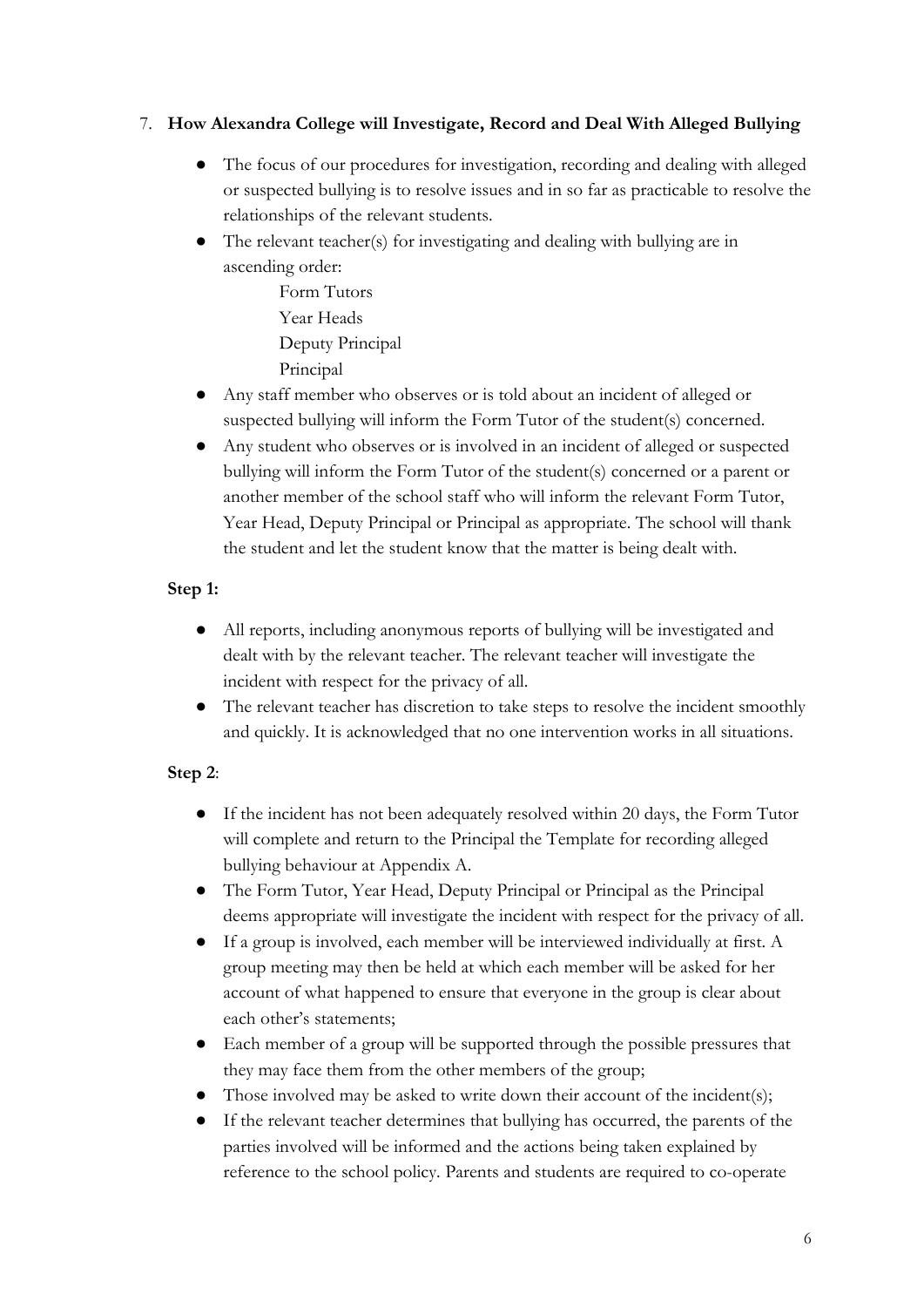with any investigation and assist the school in resolving any issues and restoring, as far as is practicable, the relationships of the parties involved as quickly as possible;

● The school will give parents an opportunity to discuss ways in which they can reinforce or support the actions being taken by the school.

## **Step 3:**

- If the relevant teacher has determined that a student has been engaged in bullying behaviour, the student will be told that she is in breach of the school's anti-bullying policy.
- The teacher will explain the situation from the perspective of the student being bullied.

## 8. **Disciplinary Action**

- The school at its discretion will impose appropriate sanctions up to and including exclusion in accordance with the College's Code of Behaviour.
- Any disciplinary sanctions are a private matter between the student being disciplined, her parents and the school.

## 9. **Follow Up and Support**

- The confidentiality of the students involved will be respected.
- The school will provide resources, support and strategies for dealing with bullying to the parents and students involved.
- The school will agree with parents supports for helping a student who is or has been bullied to build her sense of self-worth and assertiveness.
- The school will facilitate in so far as practicable a physical distance between students involved in bullying or with a tendency to be so involved.
- Follow-up meetings with the relevant parties may be arranged separately with a view to bringing them together at a later date if the student who has been bullied is ready and agreeable.
- The relevant teacher will regularly review progress made.
- In determining whether a bullying case has been adequately and appropriately addressed the relevant teacher will take into account:
	- i. whether the bullying behaviour has ceased;
	- ii. whether any issues between the parties have been resolved as far as is practicable;
	- iii. whether the relationships between the parties have been restored as far as is practicable; and
	- iv. any feedback received from the parties involved, their parents or the school Principal or Deputy Principal.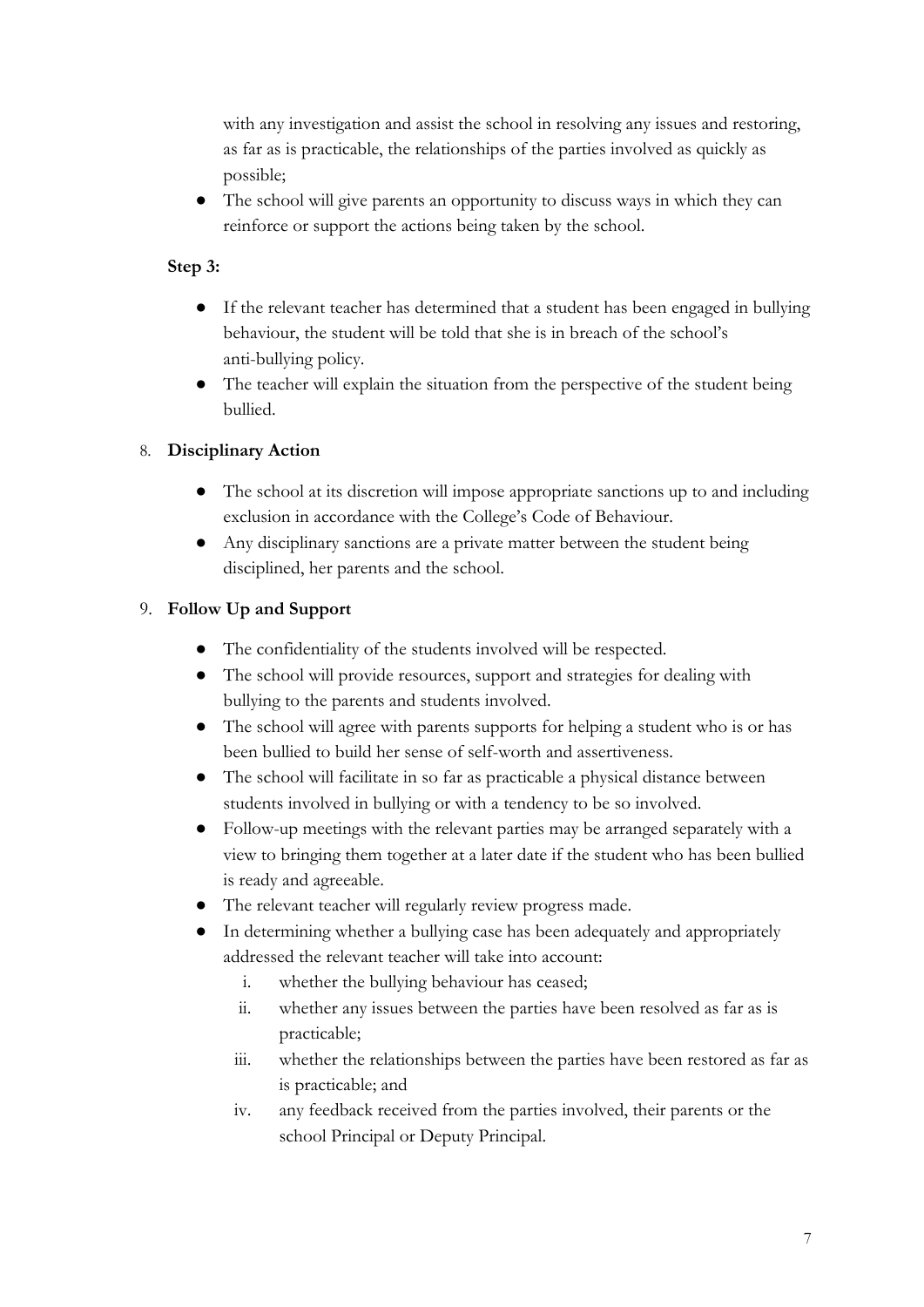- The school will keep notes of all interactions with the relevant students and parents.
- 10. Negative behaviour that does not meet the definition of bullying will be dealt with as appropriate in accordance with the school's Code of Behaviour.
- 11. Once in every school term, the Principal will provide a report to the Board of Management setting out the overall number of bullying incidents reported by means of the template in Appendix 1 and confirmation that all of these cases have been, or are being, dealt with in accordance with these procedures.

#### 12. **Supervision and Monitoring of Students**

The Board of Management confirms that appropriate supervision and monitoring policies and practices are in place to prevent and deal with bullying behaviour and to facilitate early intervention where possible.

- 13. This policy was adopted by the Board of Management on 11 February 2020.
- 14. This policy will be made available to school personnel, published on the school website and provided to the Parents' Association. A copy of this policy will be made available to the Department and to the School Council patron if requested.
- 15. This policy and its implementation will be reviewed by the Board of Management once in every school year. Written notification that the review has been completed will be made available to school personnel, published on the school website and provided to the ACA. A record of the review and its outcome will be made available, if requested, to the Council and the Department of Education and Skills.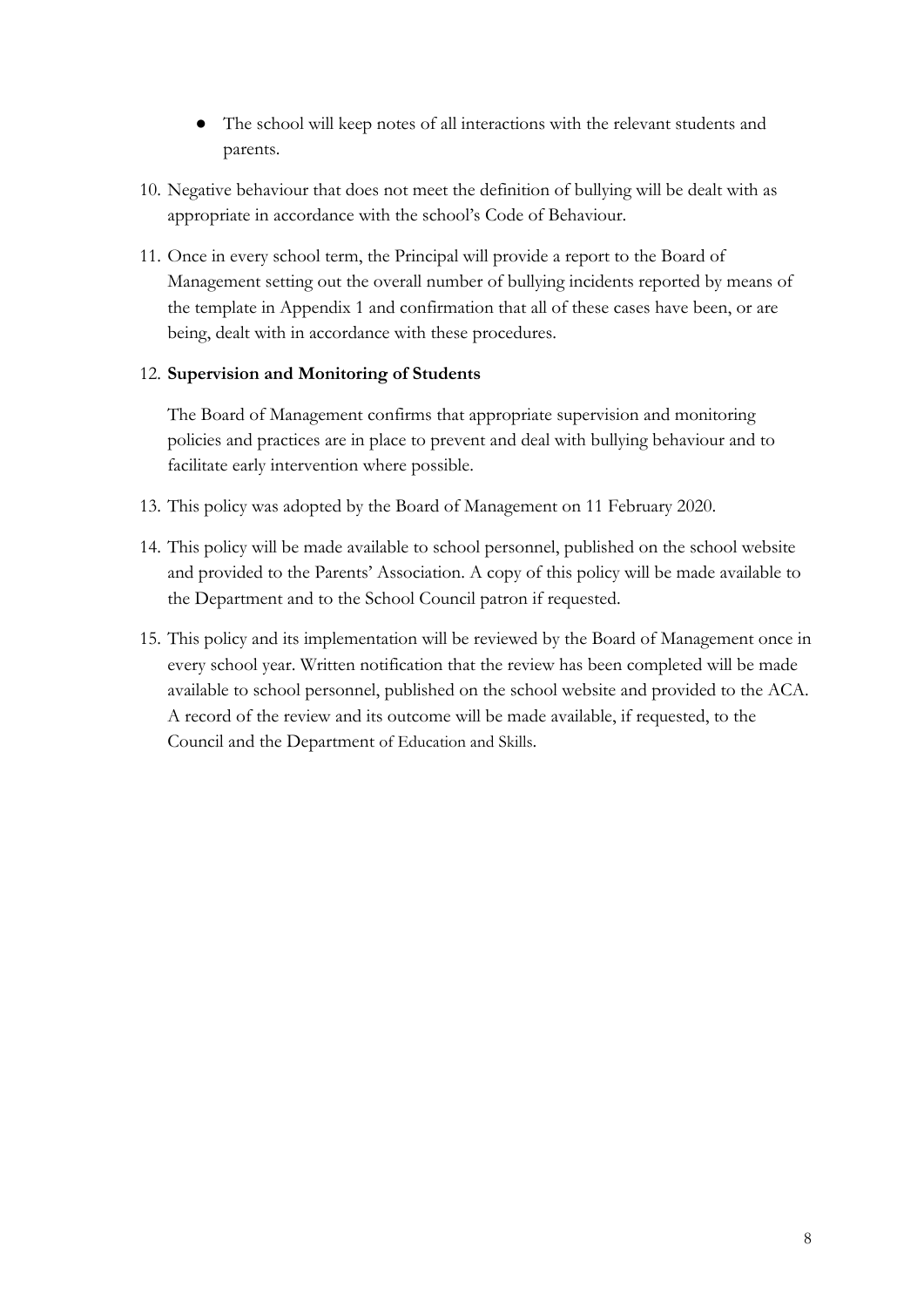Appendix A

## **Template for Recording Alleged Bullying Behaviour**

 $\overline{\phantom{a}}$  , and the contract of the contract of the contract of the contract of the contract of the contract of the contract of the contract of the contract of the contract of the contract of the contract of the contrac

#### **1. Name and class group of student allegedly being bullied**

Name \_\_\_\_\_\_\_\_\_\_\_\_\_\_\_\_\_\_\_\_\_\_\_\_\_\_\_\_\_\_\_\_\_\_\_\_\_\_\_\_\_Class\_\_\_\_\_\_\_\_\_\_\_\_\_\_\_\_\_\_

**2. Name(s) and class(es) of student(s) engaged in alleged bullying behaviour**



**3. Source of bullying concern/report (tick relevant box(es))\***

| Student concerned |  |
|-------------------|--|
| Other Student     |  |
| Parent            |  |
| Teacher           |  |
| )ther             |  |

## **4. Location of incidents (tick relevant box(es))\***

| Dining Hall |  |
|-------------|--|
| Classroom   |  |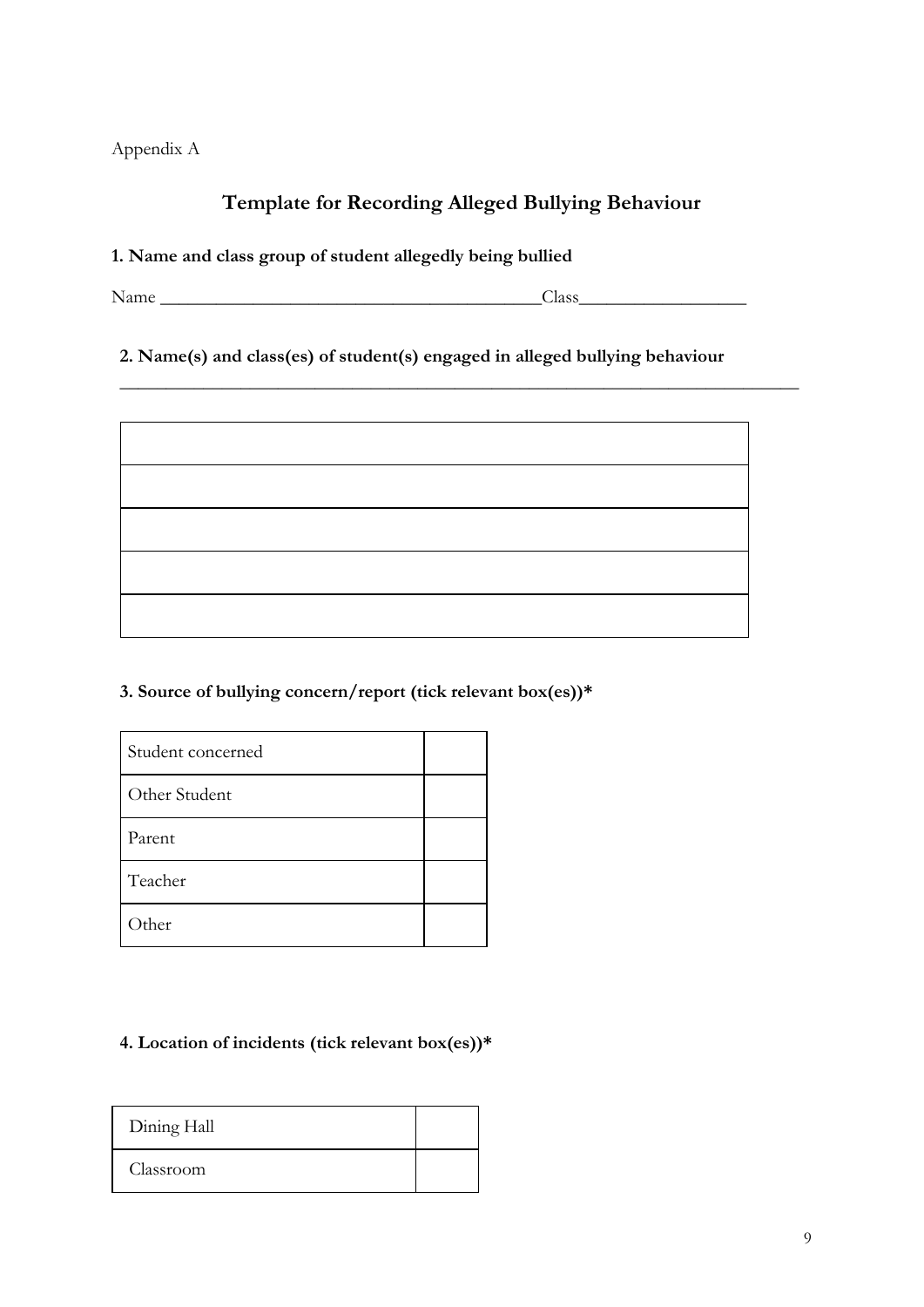| Corridor                         |  |
|----------------------------------|--|
| Toilets or Changing Rooms        |  |
| School Grounds or Playing Fields |  |
| Other                            |  |

## **5. Name of person(s) who reported the bullying concern**

## **6. Type** of Bullying Behaviour (tick relevant box(es)) \*

| Physical Aggression | Cyber -Bullying  |  |
|---------------------|------------------|--|
| Damage to Property  | Intimidation     |  |
| Isolation/Exclusion | Malicious Gossip |  |
| Name Calling        | Other (specify)  |  |

## **7. Where behaviour is regarded as identity-based bullying, indicate the relevant category:**

| Homophobic | Disability/SEN<br>related | Racist | Membership of<br>Traveller<br>community | Other<br>(specify) |
|------------|---------------------------|--------|-----------------------------------------|--------------------|
|            |                           |        |                                         |                    |

## **8. Brief Description of bullying behaviour and its impact**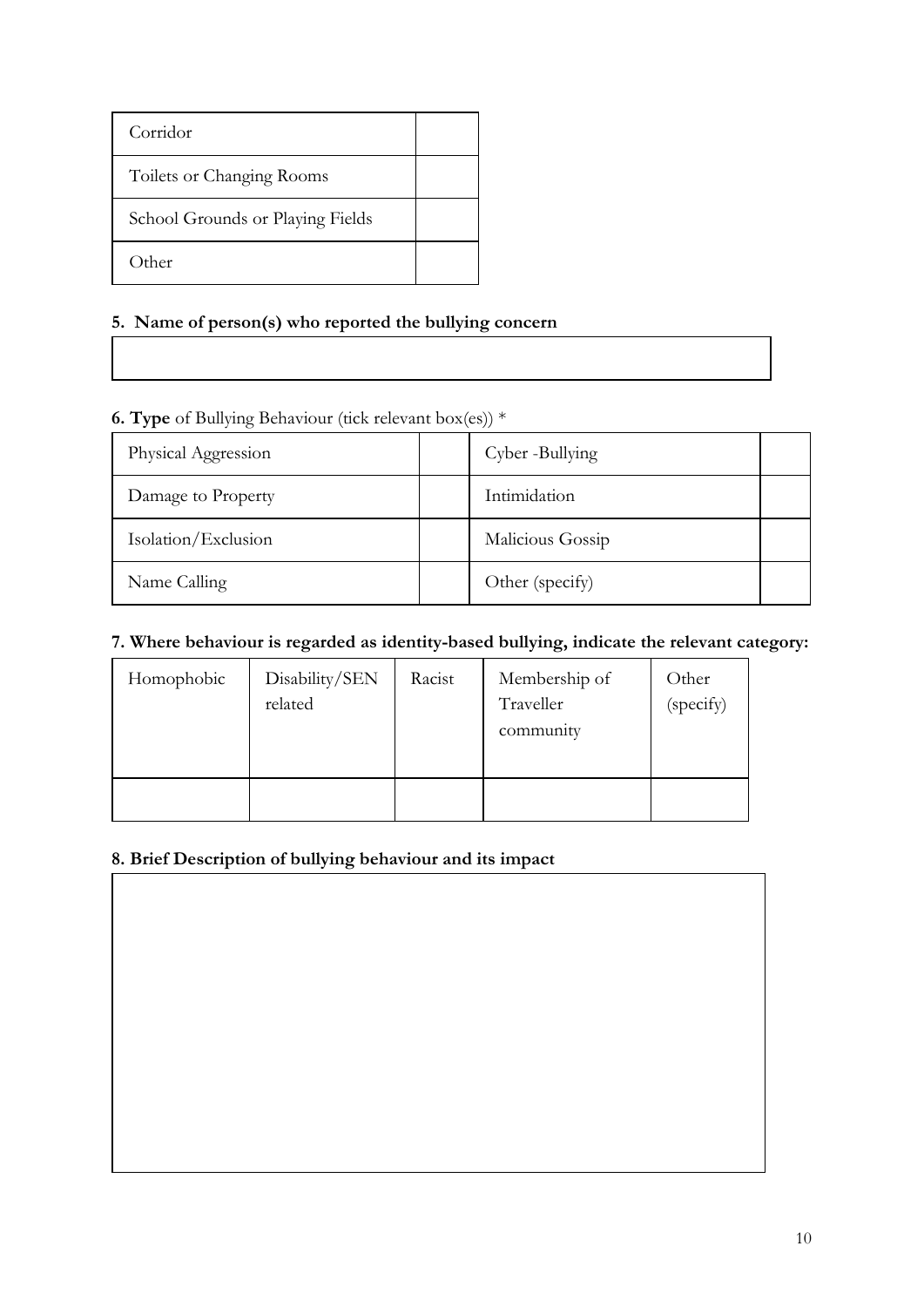#### **9. Details of actions taken**

| Signed | (Relevant Teacher) Date |
|--------|-------------------------|

Date submitted to Principal \_\_\_\_\_\_\_\_\_\_\_\_\_\_\_\_\_\_\_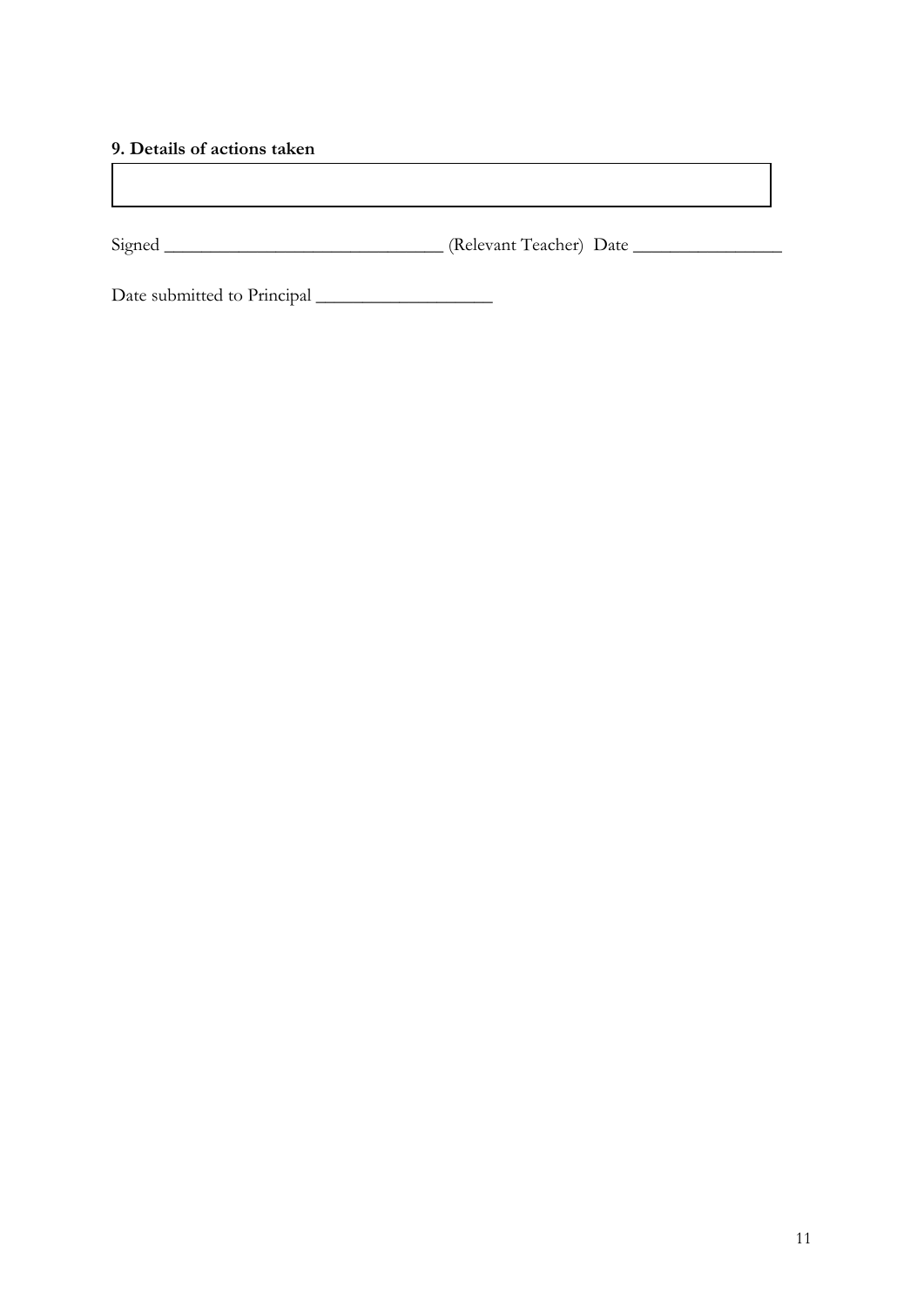#### Appendix B

# **Checklist for Annual Review of the Anti-Bullying Policy and its Implementation**

The Board of Management will undertake an annual review of the school's anti-bullying policy and its implementation. The following checklist will be used for this purpose. The checklist is an aid to conducting this review and is not intended as an exhaustive list. In order to complete the checklist, an examination and review involving both quantitative and qualitative analysis, as appropriate across the various elements of the implementation of the school's anti-bullying policy will be required.

| Has the Board formally adopted an anti-bullying policy that fully complies with the<br>requirements of the Anti-Bullying Procedures for Primary and Post-Primary Schools?                                        |  |
|------------------------------------------------------------------------------------------------------------------------------------------------------------------------------------------------------------------|--|
| Has the Board published the policy on the school website and provided a copy to the<br>parents' association (ACA)?                                                                                               |  |
| Has the Board ensured that the policy has been made available to school staff,<br>including to new staff?                                                                                                        |  |
| Is the Board satisfied that school staff are sufficiently familiar with the policy and<br>procedures to enable them to effectively and consistently apply the policy and<br>procedures in their day-to-day work? |  |
| Has the Board ensured that the policy has been adequately communicated to all<br>students?                                                                                                                       |  |
| Has the policy documented the prevention and education strategies that the school<br>applies?                                                                                                                    |  |
| Have all of the prevention and education strategies been implemented?                                                                                                                                            |  |
| Has the effectiveness of the prevention and education strategies that have been<br>implemented been examined?                                                                                                    |  |
| Is the Board satisfied that all teachers are recording and dealing with incidents in<br>accordance with the policy?                                                                                              |  |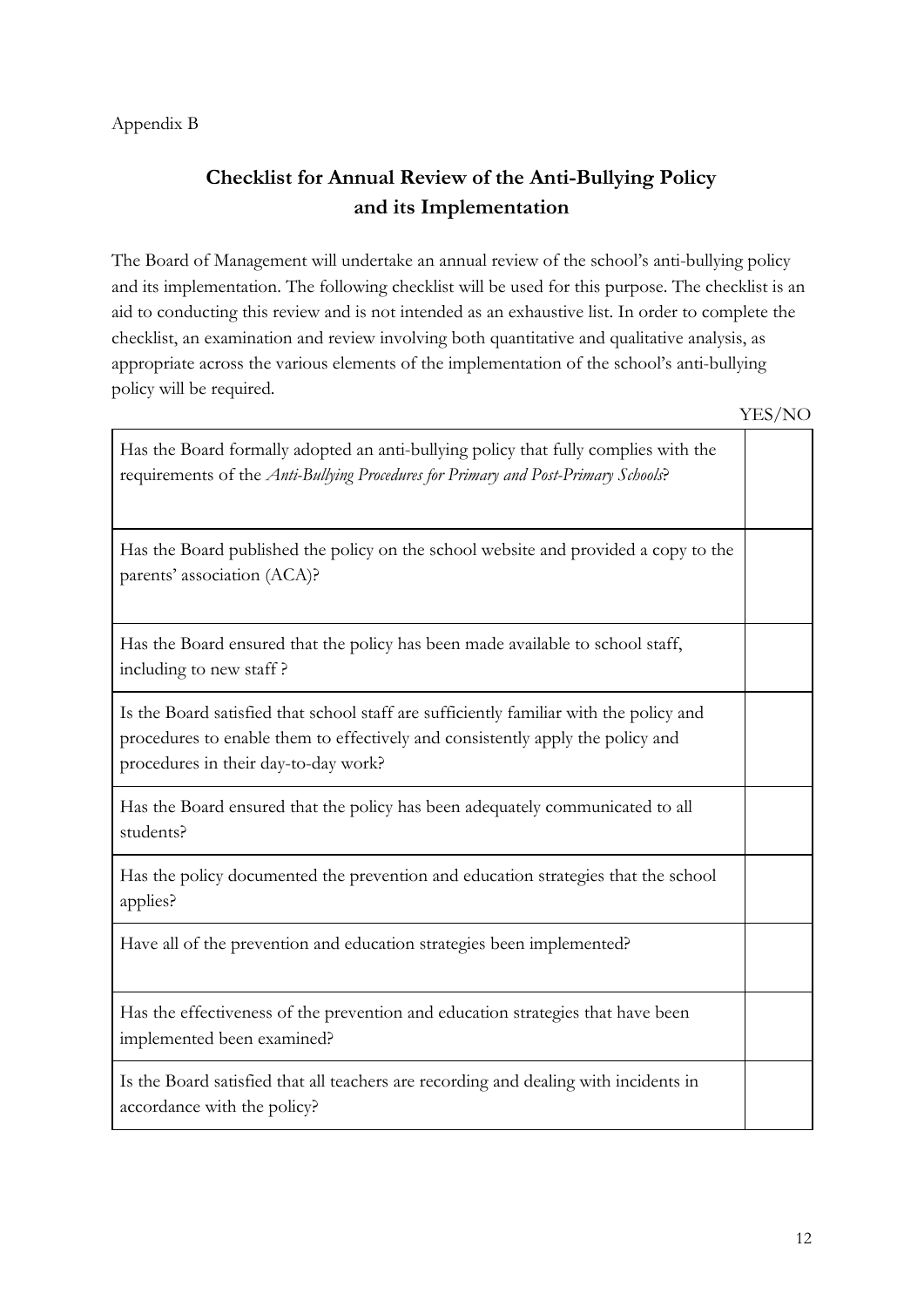| Has the data available from cases reported to the Principal (by the bullying recording<br>template) been analysed to identify any issues, trends or patterns in bullying<br>behaviour? |  |
|----------------------------------------------------------------------------------------------------------------------------------------------------------------------------------------|--|
| Has the Board identified any aspects of the school's policy and/or its implementation<br>that require further improvement?                                                             |  |
| Has the Board put in place an action plan to address any areas for improvement?                                                                                                        |  |
| <u> 1989 - Johann Barn, mars ar breithinn ar chwaraeth a bhaile ann an t-an an t-an ann an t-an ann an t-an an a</u><br>Signed_<br>Chairperson, Board of Management                    |  |
| Principal                                                                                                                                                                              |  |

Has the data available from cases

bullying case been initiated or completed?

Has the Board received and minuted the periodic summary reports of the Principal?

Has the Board discussed how well the school is handling all reports of bullying including those addressed at an early stage and not therefore included in the Principal's periodic report to the Board?

Has the Board received any complaints from parents regarding the school's handling of bullying incidents?

Have any parents withdrawn their child from the school citing dissatisfaction with the school's handling of a bullying situation?

Have any Ombudsman for Children investigations into the school's handling of a